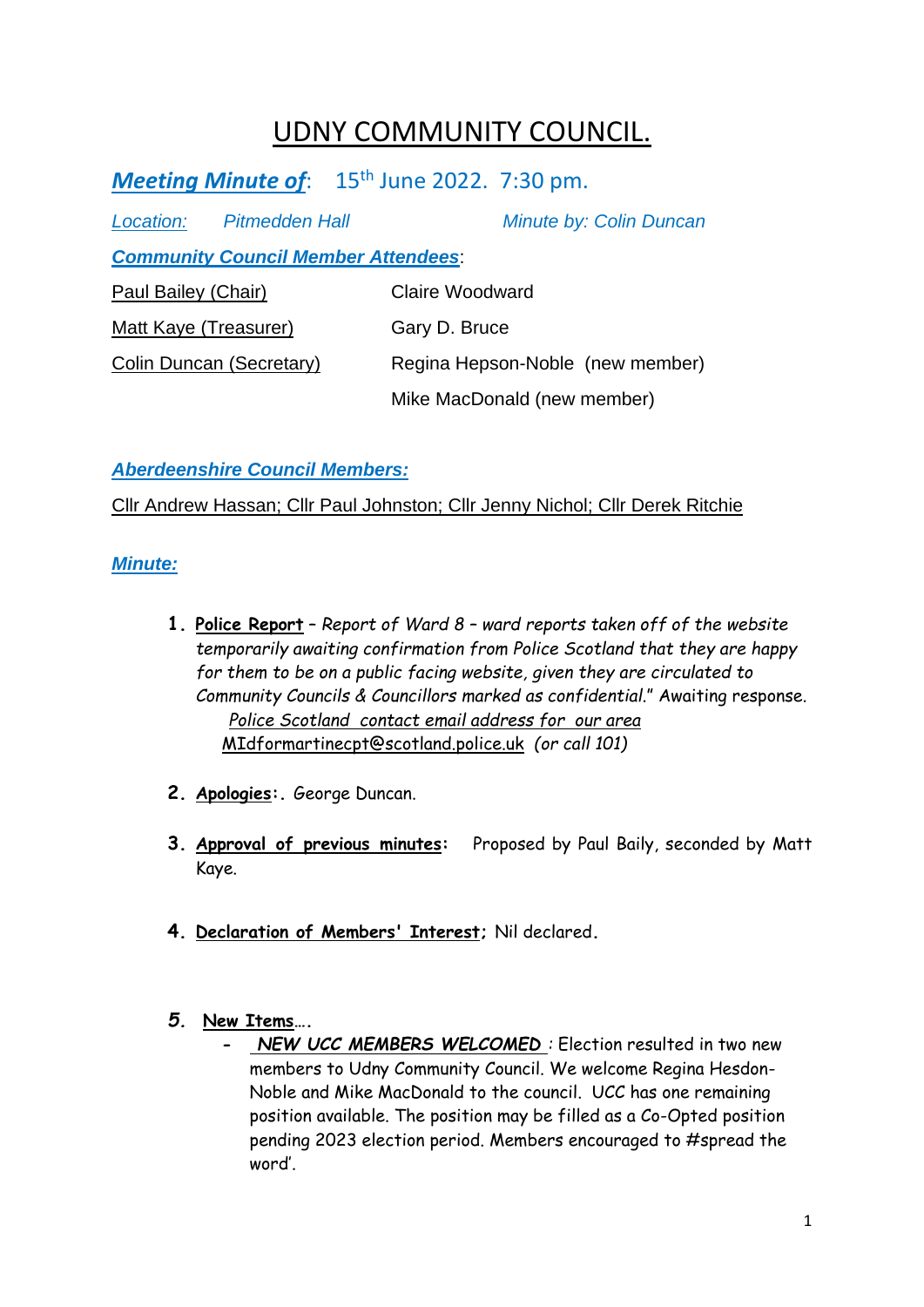- *Udny Primary School*:. Challenges in finding a time where all parties are available. A decision to postpone until the start of the new term agreed. Secretary to contact Head teacher late August 2022.
- **-** *20 mph through villages in the Scottish Borders*: Secretary advised that a copy of the 'Sustrans Showcase', a 30minute presentation with analysis results etc. is available. Copy of the link shall be sent out to each UCC member. UCC were advised that many Scottish Regions have already adopted similar programmes. It is understood that Aberdeenshire Council are to review / consider implications in adopting a program for Aberdeenshire. UCC were advised this may occur in September 2022.

UCC to finalise an agenda of items for discussion with Head of Roads and Environment prior to the planned September Council review.

**- Aberdeenshire Local Development Plan 2022 Newsletter**. Please follow the link below for access to our June 2022 newsletter. Note schedule and reference to 2027 LDP 'New Engagement Hub' <https://sway.office.com/ZiKjGuHtjgeXsjfU?ref=Link> The above 'New Engagement Hub' for 2027 LDP appears to be a

positive action which should allow an increase in public input to development planning.

While the finalisation of the Development plan has yet to occur, it was noted that the plan, as it stands, may still be subject to change. Previously Pitmedden were subject to the addition of a development site suitable for 64 homes by the Scottish Government Reporter.

### **6. Items discussed at Previous meeting. –**

- *Udny Green Church* :- Unconfirmed report that the Church building has been acquired by a private party. At this time the future 'use' of the Church building is unknown.
- **Udny Resilience organisation:** Purchase cost of a broad range of Generators indicated, this leading to a broader discussion of resilience resource with a clear indication that multiple facilities may best suit. Consideration of required 'services' were briefly discussed with mention that a combination of Environmental energy sources be considered with battery storage facility be considered. Mike Macdonald offered his assistance on this matter.

Jenny Nicol advised she was engaged in the Resilience Webinar. UCC secretary indicated that UCC may call upon Jenny for advice as we move forward.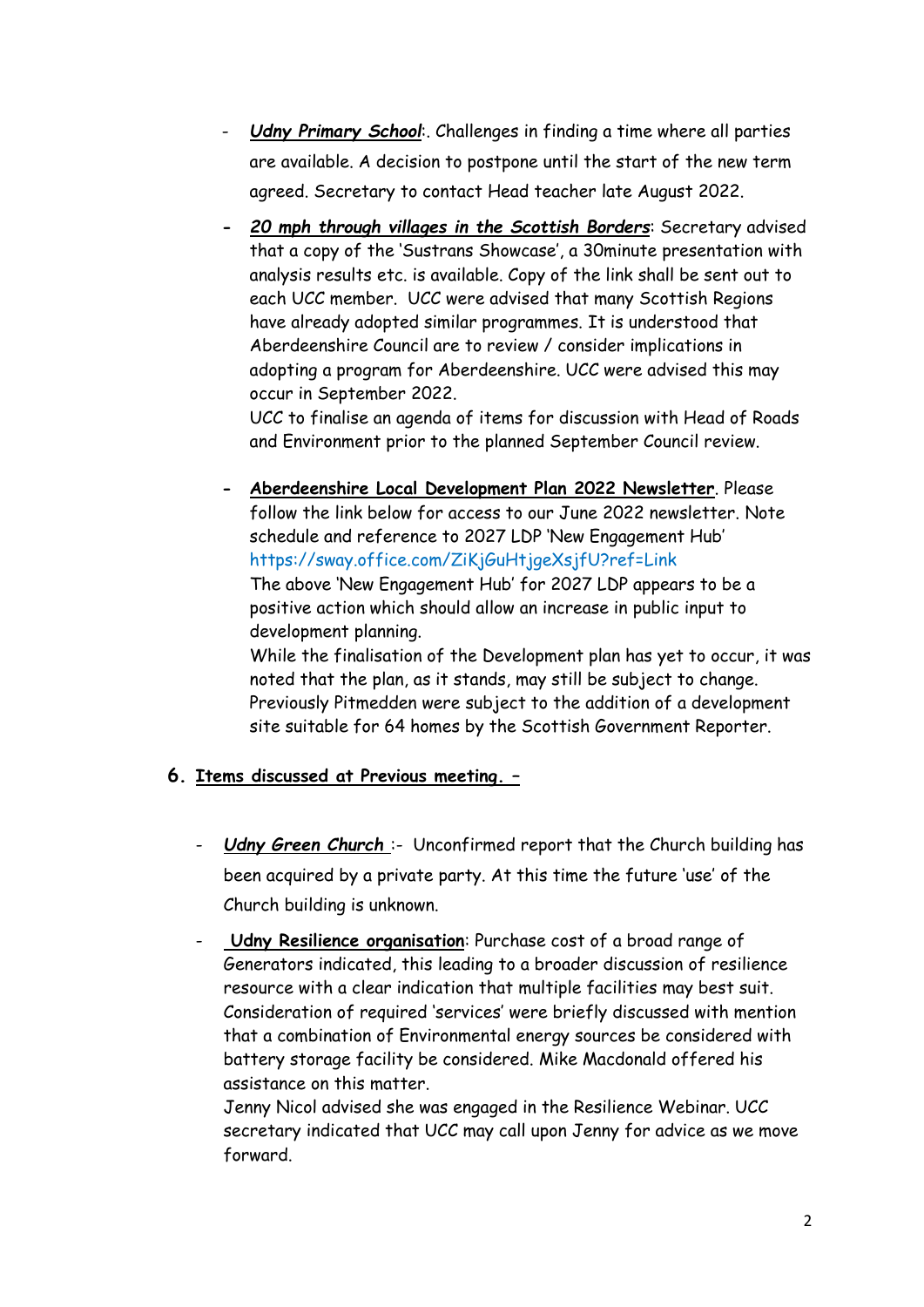Further discussion required on this as a separate activity. 'Special meeting' to be arranged. Action UCC secretary.

- *Road Speed:- refer to 20mph through … in section 5*. *Also* - Outstanding action: Secretary to prepare Agenda. In addition, the matter of Speed Activated signs was raised. It had been confirmed that the removal of those previously in place at entrance points to Pitmedden was due to the maintenance challenges faced by Aberdeenshire roads department. Previous proposal for a rotation of signs at key locations had been postponed.

It is understood that this matter is now also a subject of review. Questions regarding current locations raised as to suitability. Existing 'poles' being serviced with electrical connection are favoured. It was intimated that the option of Solar / Battery exists while it was acknowledged that cost implication and durability were unknown. A long-standing proposal for the introduction of a 40mph restriction be established from Denend (B9000) junction, to the southern entrance to Pitmedden which to date been declined on numerous occasions. Due to the remapping of the Pitmedden/ Milldale boundary it was thought prudent to include this request in the Agenda of the proposed meeting with Aberdeenshire Roads.

#### **To be discussed at meeting** Site Address **APP/2021/2372** Steading At Woodlands Farmhouse Udny Ellon UCC Objection submitted **APP/2021/2856** Little **Woodlands** UCC Objection submitted

## **7. Planning Applications**

- *Weekly Planning List update:* () APP/2021/2372 – No change APP/2021/2856 - No change

### **8. Notable Items sent by e-mail**.

### **Passivhaus Bill Consultation Launched:** From Alex Rowley MSP

"A proposal has been brought forward for consultation that would introduce new minimum energy efficiency standards for all new house building in Scotland and to ask specifically if you have any views on this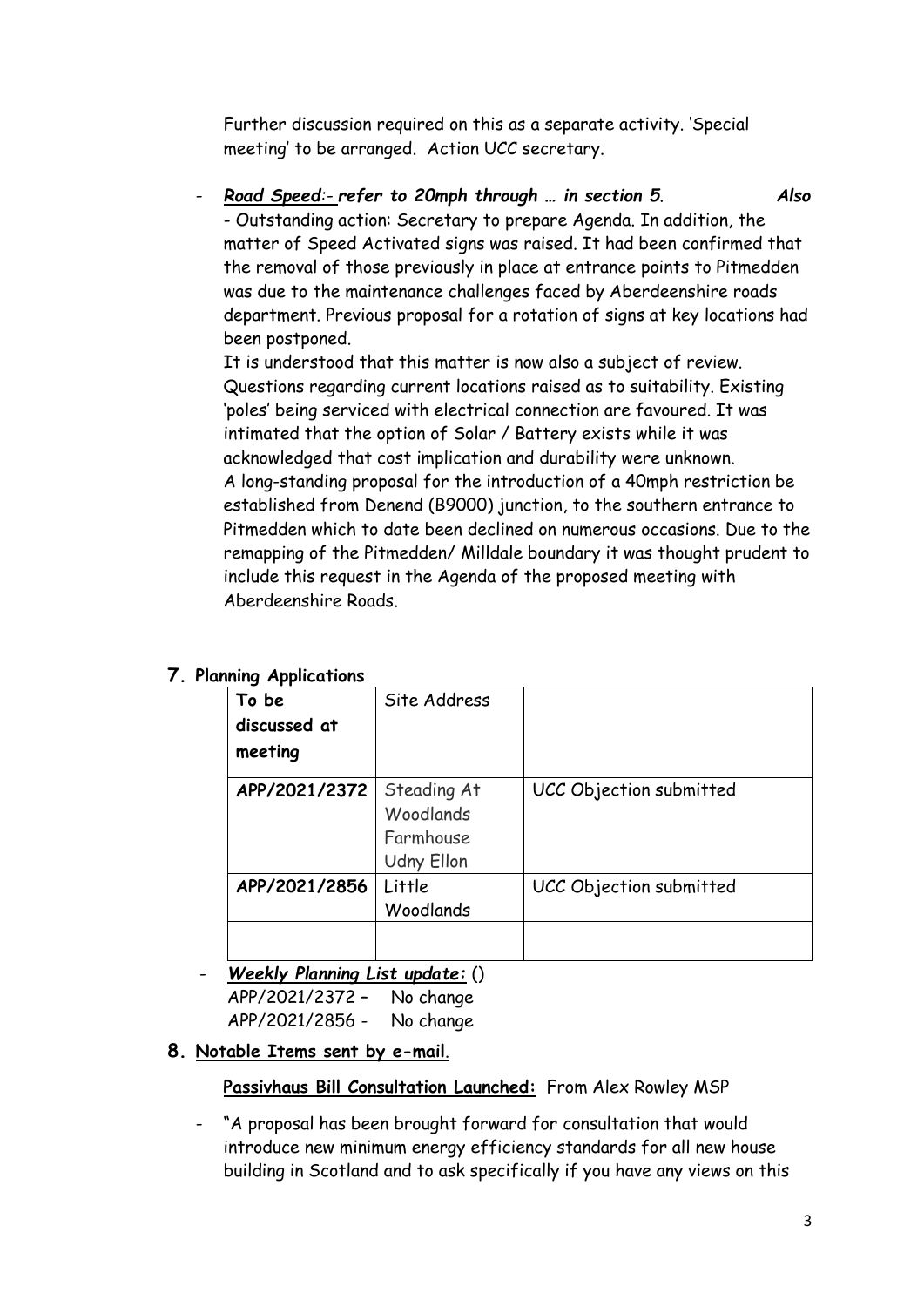proposal. This is why I am introducing a proposal for The Domestic Building Environmental Standards (Scotland) Bill in the Scottish Parliament for consultation.

My Private Member's Bill would see all new housing built to the internationally recognised Passivhaus standard or a Scottish equivalent in order to improve energy efficiency and thermal performance.

My Bill would mean that every new home, whether they be built by councils, housing associations or the private sector, would have to be built to verifiable high energy efficiency standards. This would dramatically cut fuel bills and reduce emissions whilst ensuring that there is no need for expensive retrofitting in future.

The cheapest energy is always the energy we don't use in the first place, and this is why it is crucial we take steps to cut household fuel consumption.

We must, of course, ensure all homes are properly insulated and energy efficient but we must break the retrofitting cycle otherwise we will be dealing with the backlog of existing homes requiring retrofitting forevermore. My Bill will ensure the homes of tomorrow do not get added to the ever-growing list of inefficient homes requiring government investment.

The consultation on this proposed Bill has now launched, and I would be extremely grateful for you to take part in sharing your views. I would also appreciate you could share this consultation with any interested parties you know of.

To take part in the consultation please complete the survey which can be found at:

[Proposed Domestic Building Environmental Standards \(Scotland\) Bill](https://www.smartsurvey.co.uk/s/BuildingStandards/)  [\(smartsurvey.co.uk\)](https://www.smartsurvey.co.uk/s/BuildingStandards/)

For full details of the proposal please visit: [www.parliament.scot/passivhaus-bill](http://www.parliament.scot/passivhaus-bill)

- **NHS SHARE, The Scottish Health Research Register** : SHARE - The Scottish Health Research Register and Biobank, is a register of people aged 11 years and over, who are interested in helping health research and being contacted by SHARE if a health project relevant to you becomes available.

The need for health research is essential so new treatments can be developed for conditions such as asthma, cancer, dementia, heart failure and mental health issues. We would like to improve the prevention and treatment of disease, which is why we are asking for your help. Please sign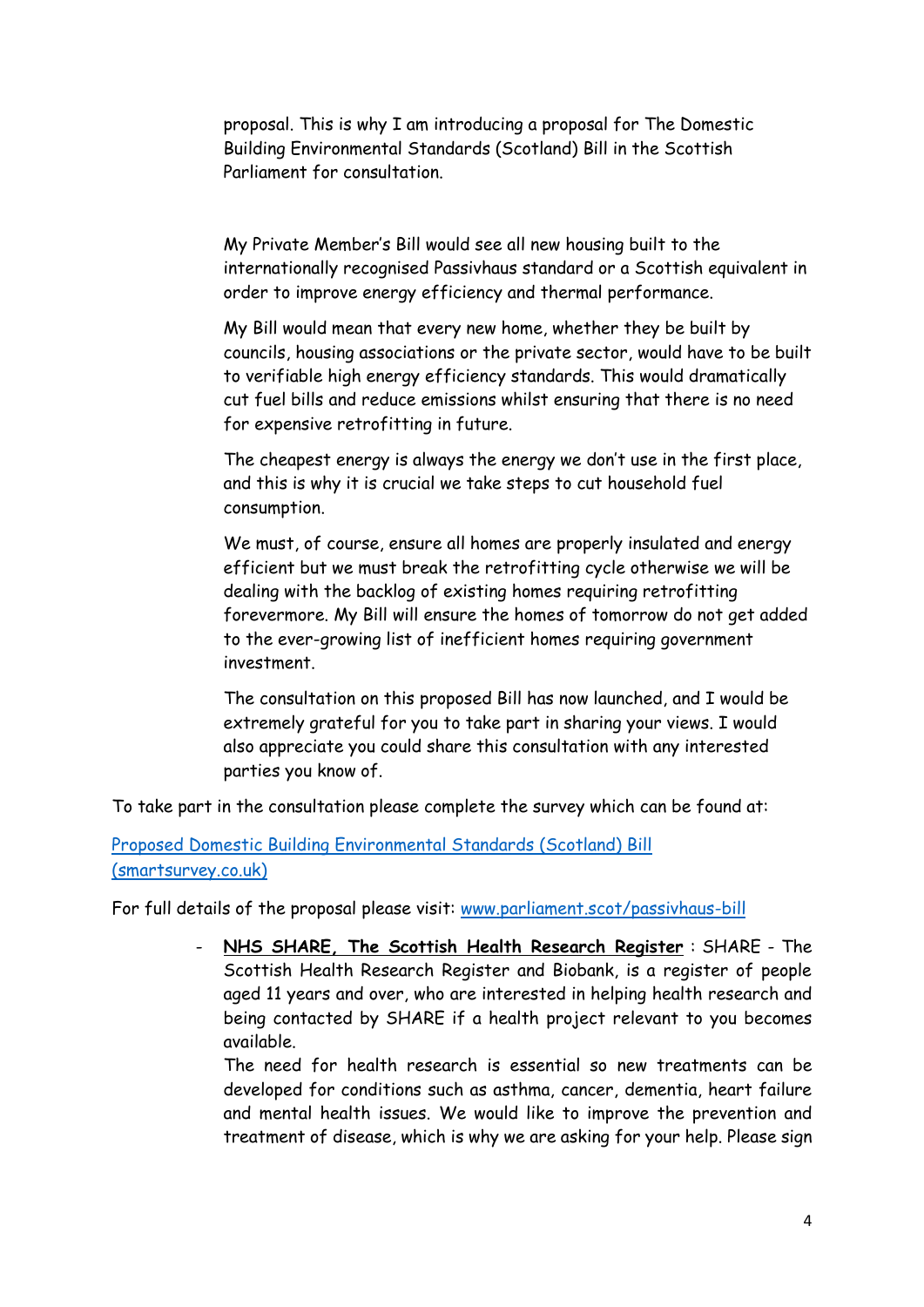up to SHARE today at [www.registerforshare.org.](http://www.registerforshare.org/) If you prefer to speak with someone, please contact us on tel: 01382 383471.

**There is no obligation for anyone who registers to take part in any projects**. Signing up to SHARE allows us to keep you informed of what research is available in Scotland.

- **TOUR OF BRITAIN SUNDAY 4 SEPTEMBER 2022:** The Tour of Britain is an 8-day professional cycle race that attracts worldwide attention. Some of the world's best riders compete in teams to win a number of competitions within the race including the overall race winner. Aberdeenshire Council are jointly hosting the first stage of the race with Aberdeen City Council. This year, the race will start in Aberdeen City centre and will finish at the Glenshee Ski Centre. The race will pass through many communities and this is a chance for visitors and residents to experience a world class sporting event for free as it winds its way through Aberdeenshire. Details of the timings are not available yet but will be published on the website, which will be updated with all of the information about the race as it become available <https://www.visitabdn.com/tour-of-britain> .
- **9. Finance report:** As noted in AGM Minute the Independently Examined Statement of Account were presented, seconded and approved**.** At this time UCC account remains in credit. Awaiting notice of award sum of the Aberdeenshire Council Grant.
- **10. Climate Action Report (represented by Gary Bruce**): Advised that Woodland Trust has once again donated 400 tree saplings to Udny Climate Action.

#### **11. AOCB. .** *(Including any Udny settlement / trust updates, issues.)*

- Continuing 'nuisance' from youths gathering at Woodlands Farmhouse Turbine access track. To date no known damage other than litter and noise pollution. Police have not as yet been engaged.
- Issue over noise emanating and 'stray ball' situations arising from activity at the football area behind Udny Green Primary school and adjacent to Fleeman Park residential area. Direct request to minimise disruption has failed to make a lasting change.
- Ryden Residential Investment and Development have recently advertised the *'bringing to the market a 2.38 acre site which benefits from two separate planning consents permitting the development of 15 houses'…*